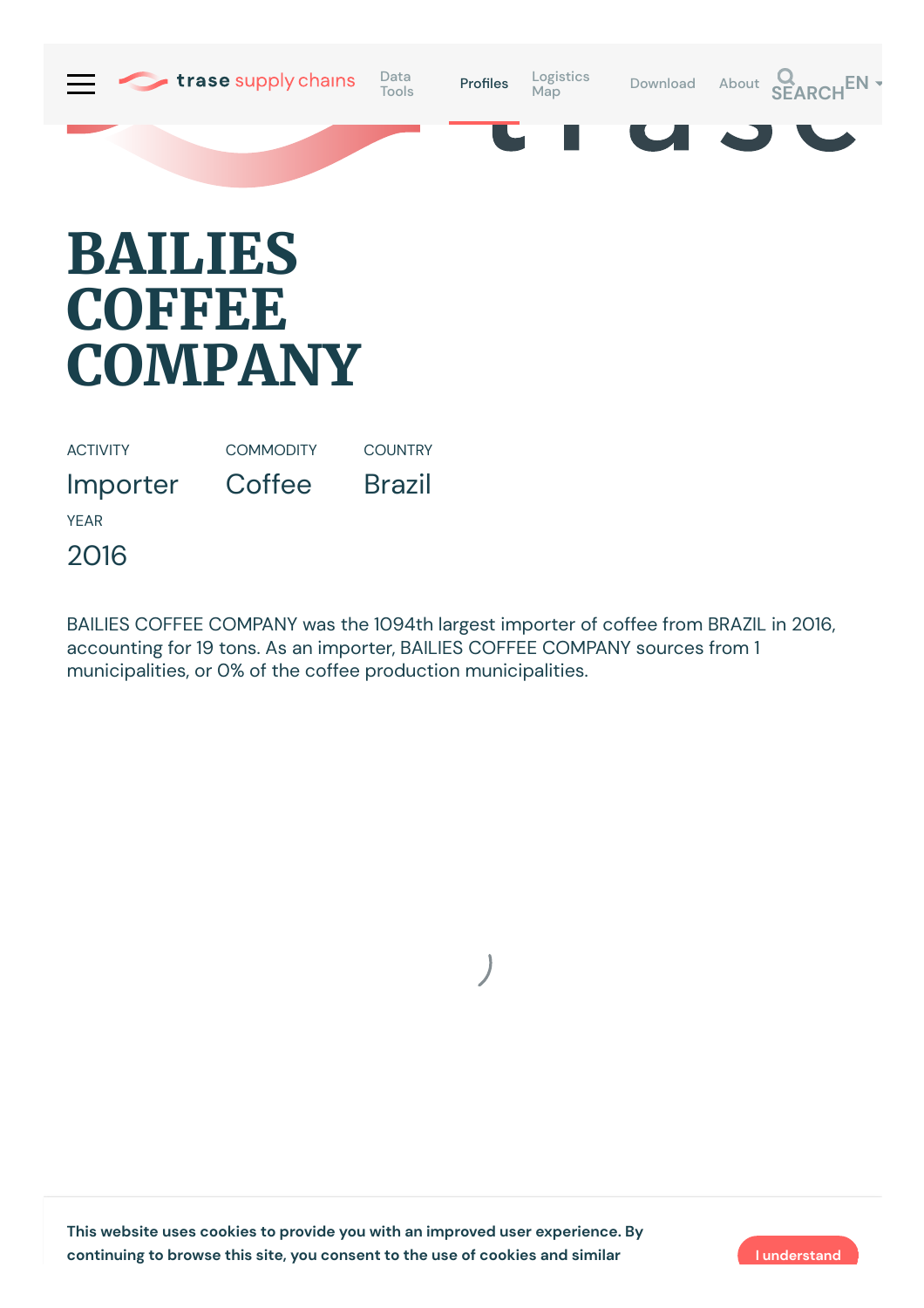

## Trase is a partnership between





In close collaboration with many others. Click for more [information](https://www.trase.earth/about/) about our partners and funders..

| <u>ˈH</u> ome』 | <b>Supply Chains</b> | <b>Finance</b>   | <b>Insights</b>     |
|----------------|----------------------|------------------|---------------------|
| Resources      | Data Tools           | Explore          | Yearbook            |
| About          | Profiles             | Search           | Collections         |
| Contact us     | Logistics Maps       | Watchlists       | <b>Publications</b> |
|                | Downloads            | Methodology      |                     |
|                |                      | FAQ <sub>s</sub> |                     |

## **Sign up for our Newsletter**

Enter your email...

continuing to browse this site, you consent to the use of cookies and similar and structure of the lunderstand **This website uses cookies to provide you with an improved user experience. By**

 $\bullet$